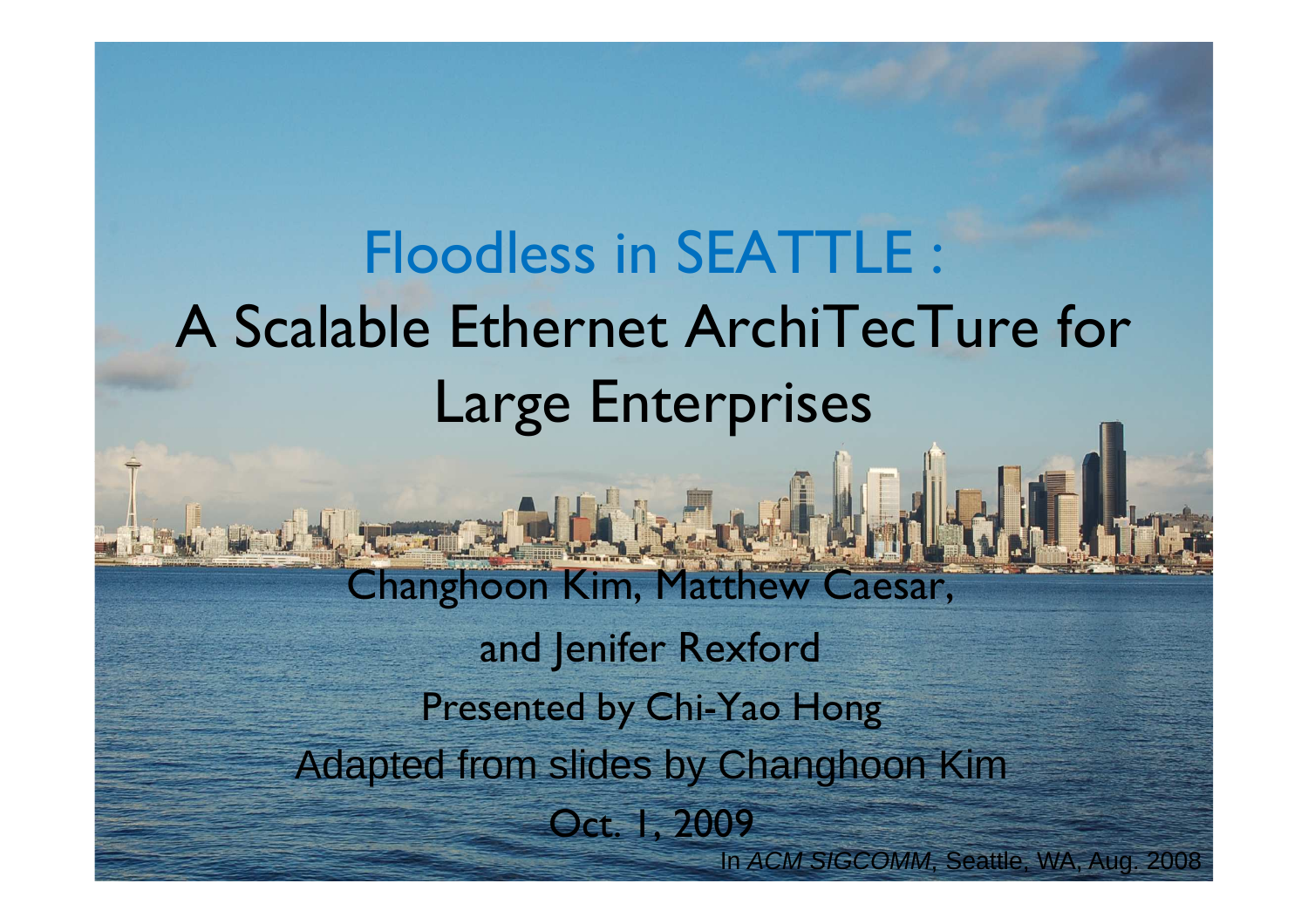# Challenges of Layer-2 networks

- Facing unprecedented scale
- Highly requirements in terms of efficiency<br>and availability and availability
- Large data centers might comprise 100,000+ computers within a single facility
- What's the possible solution?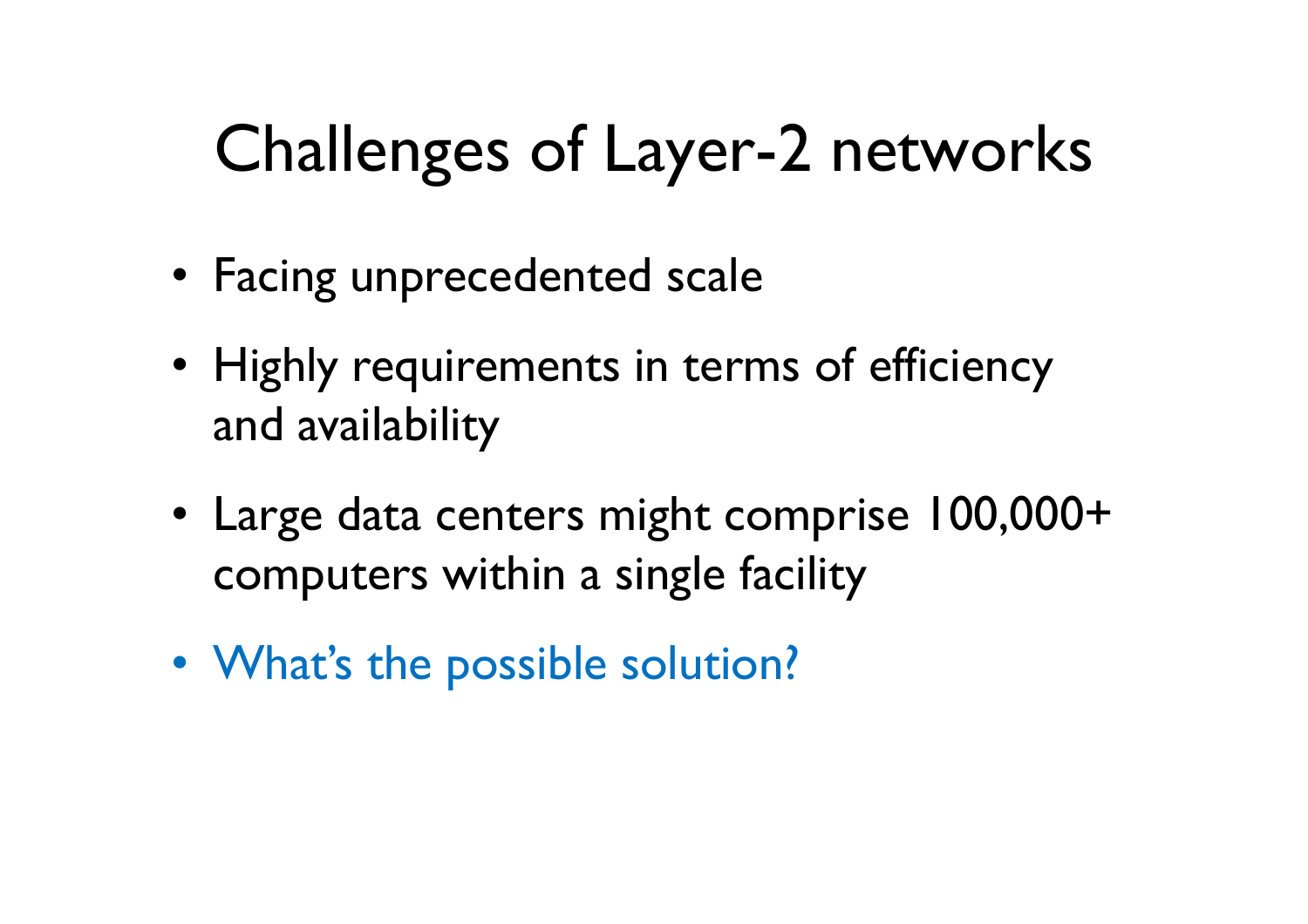### Ethernet has substantial benefits

- Because of its simplicity!
	- Plug-and-play via flat addressing
	- Simplifies the handling of topology changes and host mobility
- IP networks require massive effort to configure and manage
	- Why do we still use IP routing inside a<br>single network? single network?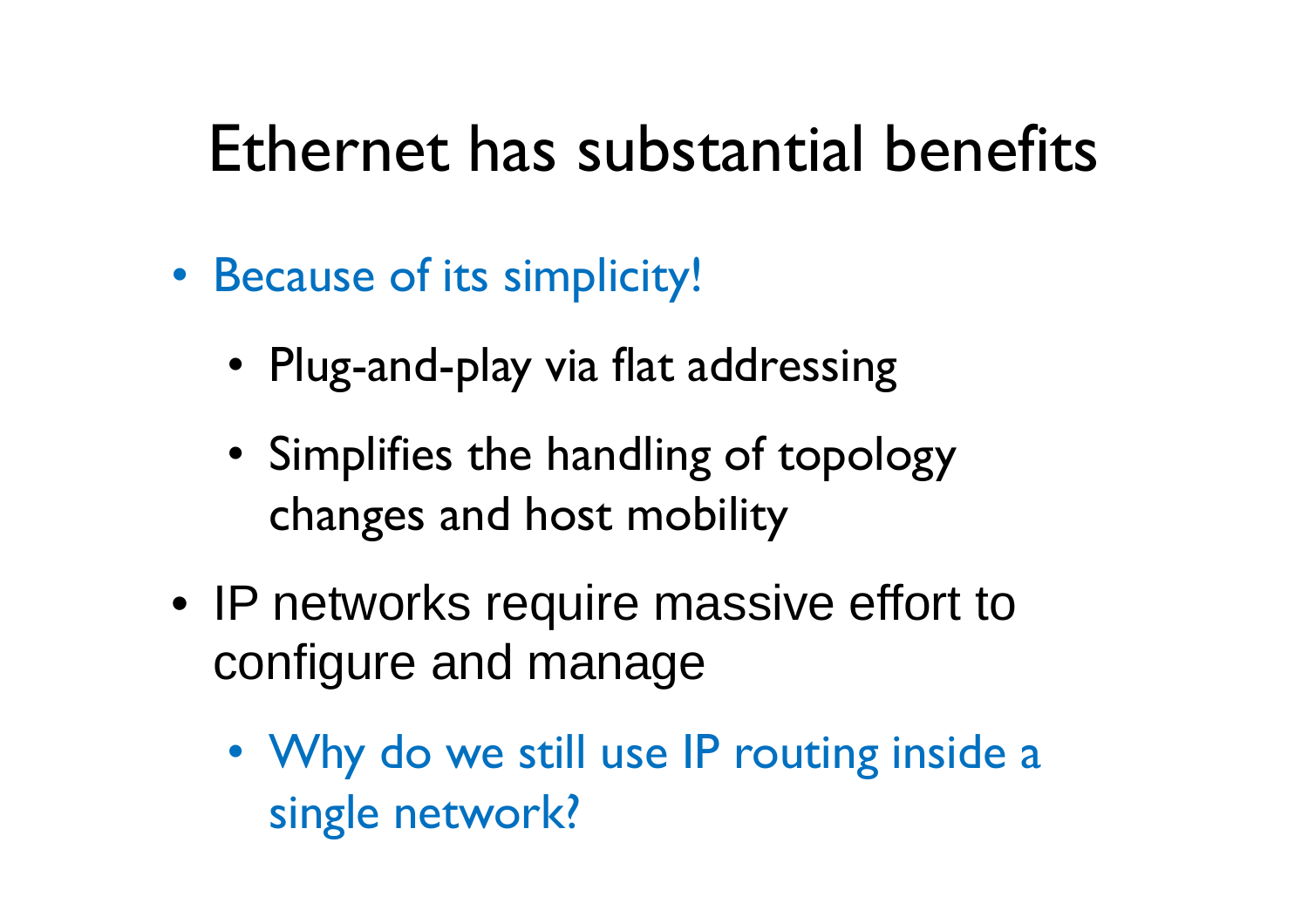# What's Wrong With Ethernet?

- Ethernet is not scalable!
	- –Network-wide flooding
	- –Frequent broadcasting
	- –Unbalanced link utilization due to tree-<br>hased forwarding based forwarding
- Scalability requirement is growing very fast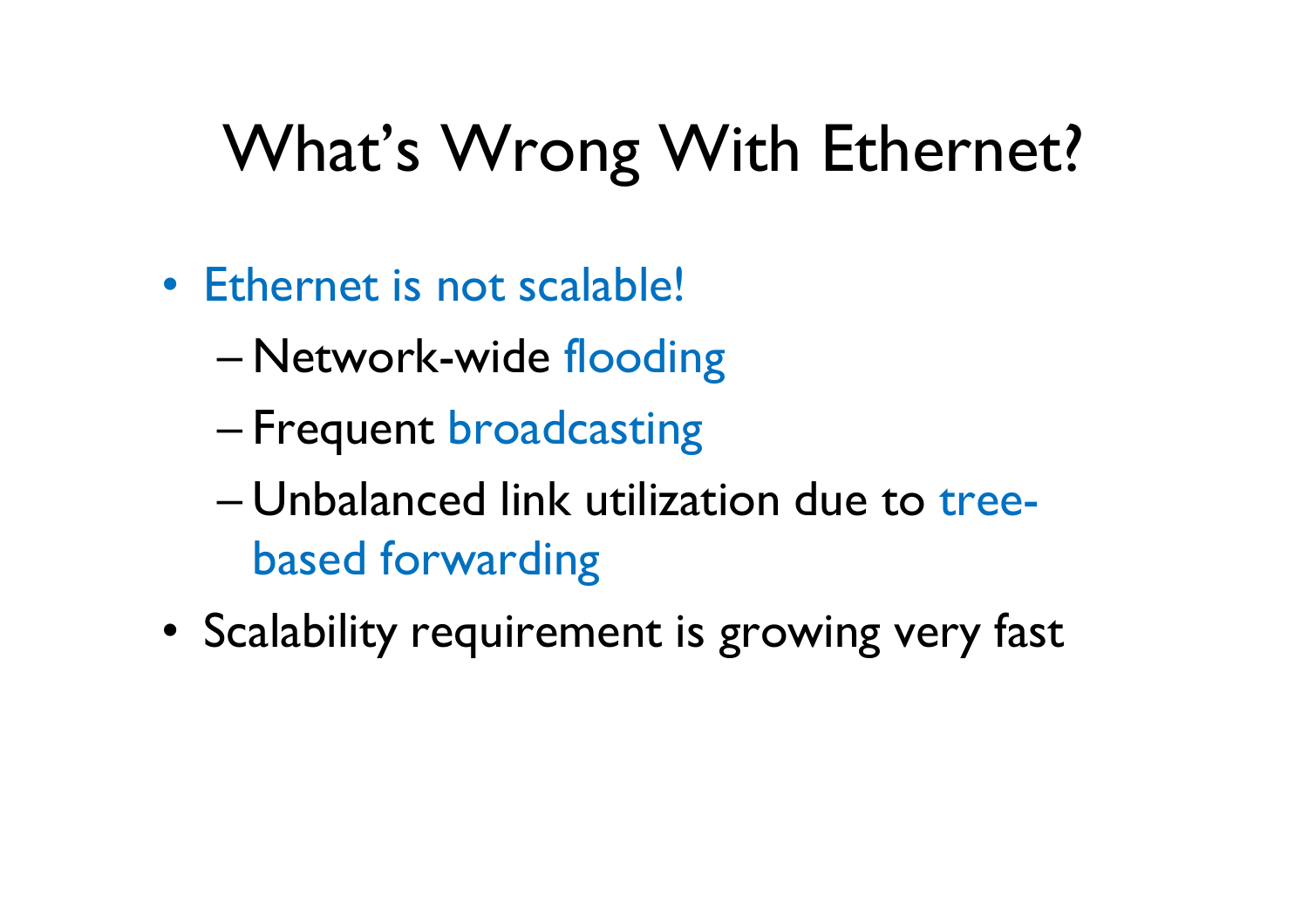### Current Practice

• Multiple small Ethernet-based IP subnets<br>interconnected by routers interconnected by routers**IP subnet == Ethernet** 

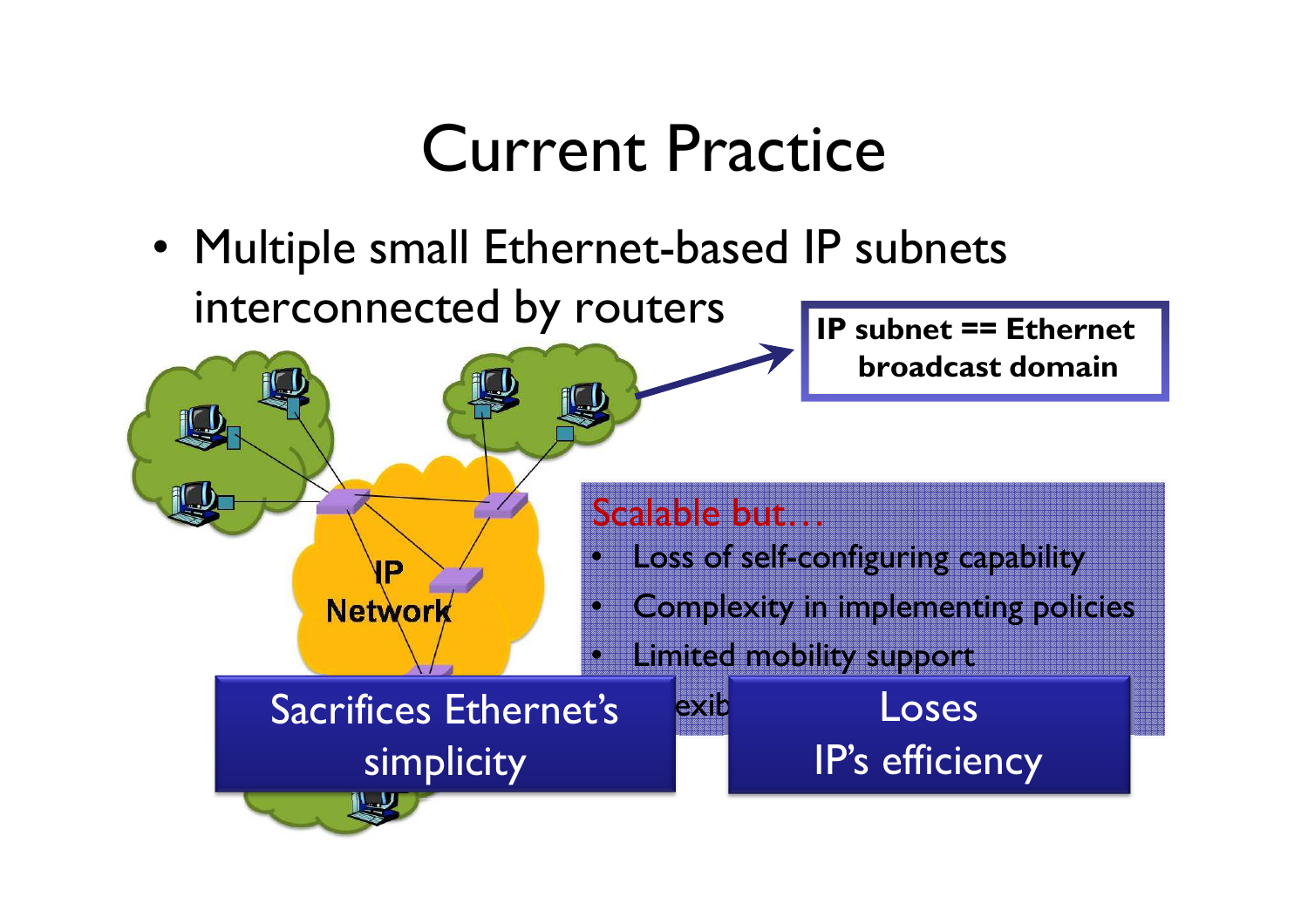#### SEATTLE: The best of IP and Ethernet

| <b>Feature</b>              | <b>Ethernet</b><br><b>Bridging</b> | <b>IP Routing</b> | <b>SEATTLE</b> |
|-----------------------------|------------------------------------|-------------------|----------------|
| Ease of<br>configuration    | \$                                 | <b>SA</b>         | క్త్రే         |
| Optimality in<br>addressing | e)                                 | <b>SP</b>         | <b>S</b>       |
| Host mobility               | \$                                 | <b>SP</b>         | $\mathbf{g}'$  |
| <b>Scalability</b>          | <b>SP</b>                          | e)                | S              |
| Path efficiency             | <b>SP</b>                          | <b>SA</b>         | <b>SA</b>      |
| Tolerance to loop           | <b>B</b>                           | දු)               |                |
|                             |                                    |                   |                |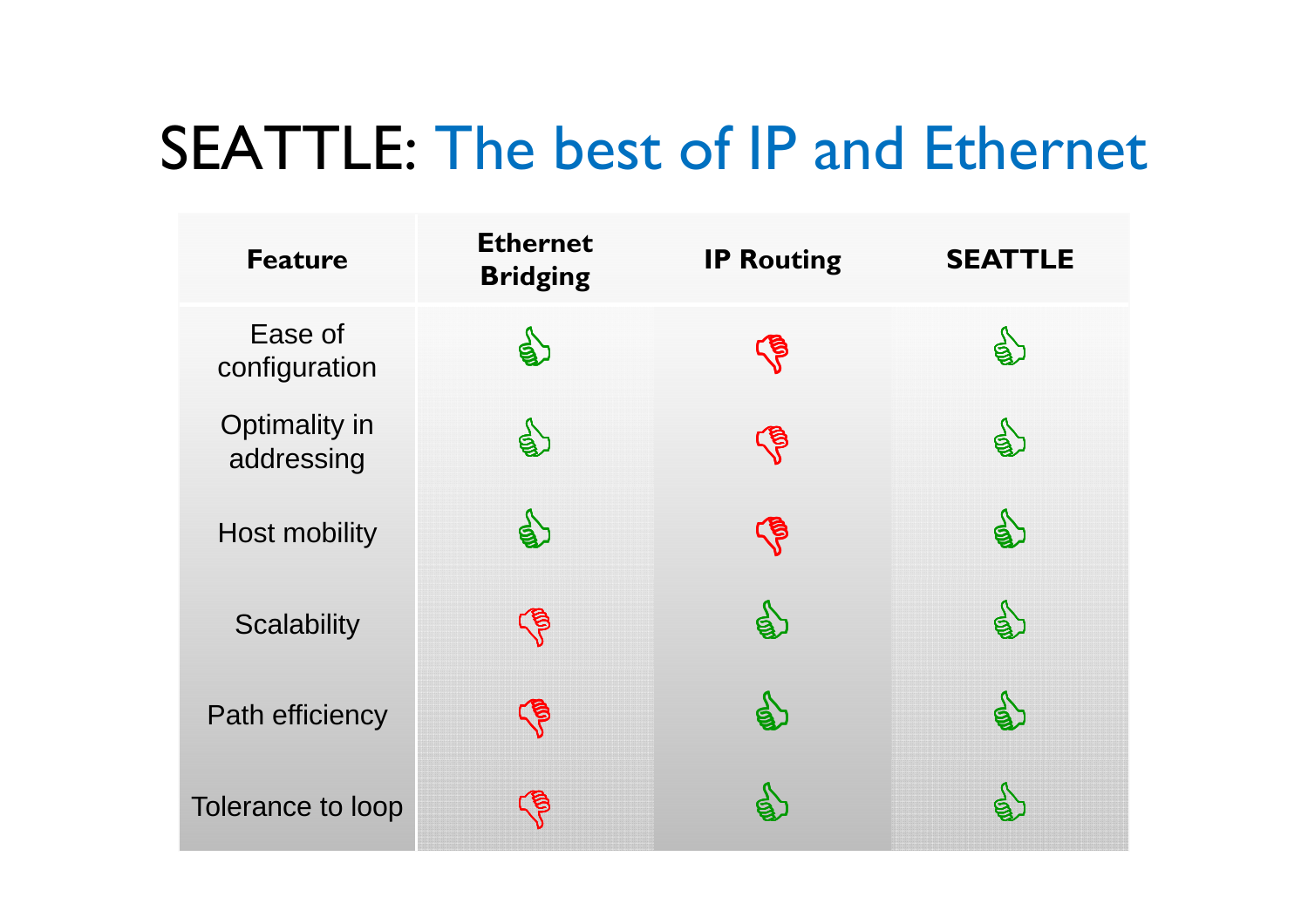### Solutions

| <b>Objective</b>                 | Approach                                                  | <b>Solution</b>                                             |  |
|----------------------------------|-----------------------------------------------------------|-------------------------------------------------------------|--|
| <b>Avoiding flooding</b>         | Never broadcast<br>unicast traffic                        | Network-layer<br>one-hop DHT                                |  |
| Restraining<br>broadcasting      | Bootstrap hosts via<br>unicast                            |                                                             |  |
| <b>Reducing routing</b><br>state | Populate host info<br>only when and<br>where it is needed | <b>Traffic-driven</b><br>resolution with<br>caching         |  |
| Shortest-path<br>forwarding      | Allow switches to<br>learn topology                       | <b>L2 link-state</b><br>routing (switch-<br>level topology) |  |
|                                  |                                                           |                                                             |  |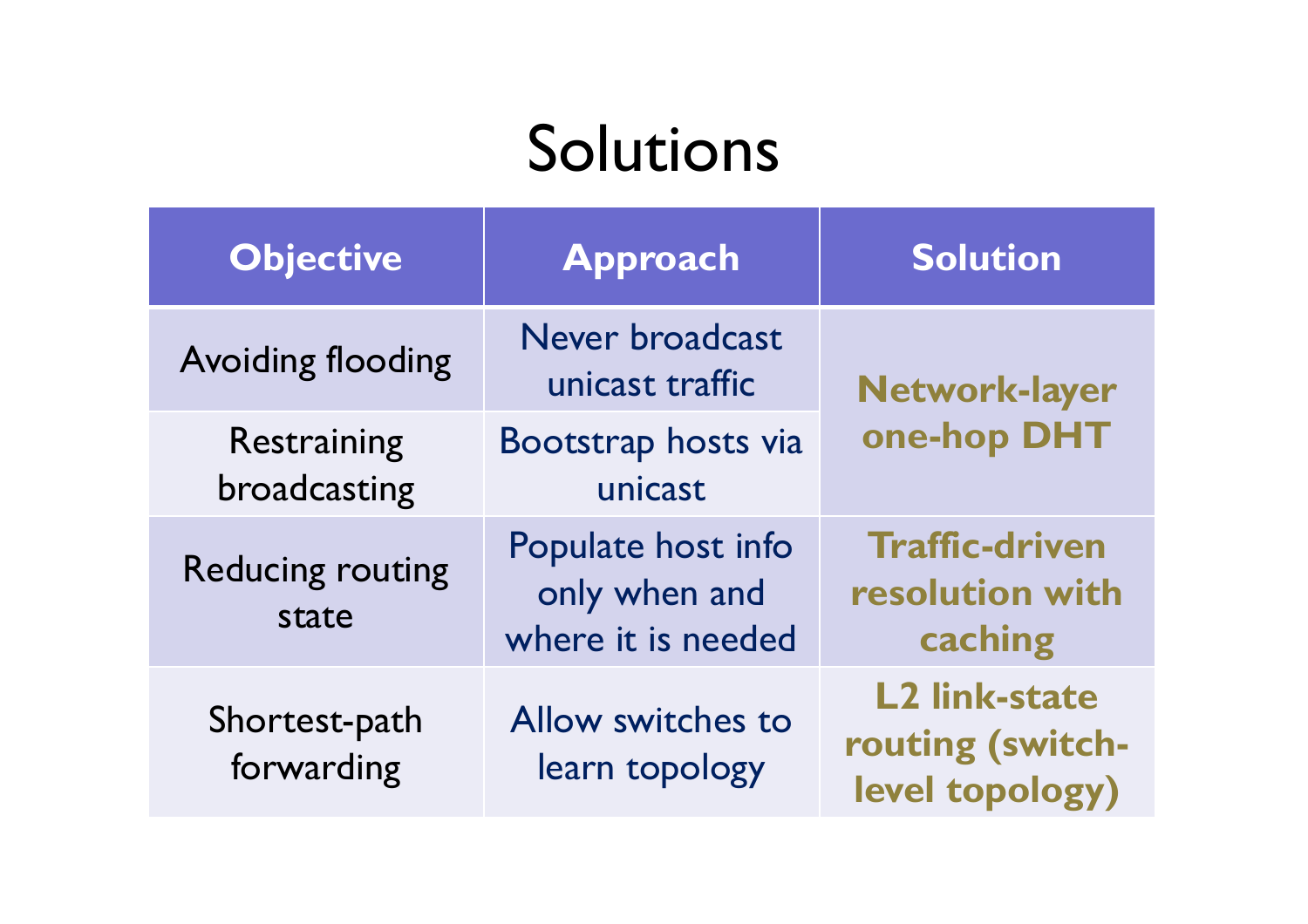# Network-layer One-hop DHT

- Switches maintain  $\leq$ key, value $>$  pairs by<br>commonly using a hash function  $\bm{F}$ commonly using a hash function *F*
	- –*F* : Consistent hash mapping a key to a switch
	- Link-state routing ensures each switch knows<br>about all the other live switches thus enabling about all the other live switches, thus enabling one  $\bm{\mathsf{H}}(\bm{\mathsf{s}}_4)$ hop DHT operations  $\textit{\textbf{H}}(\textit{s}_{2}^{\vphantom{1}}$ )<br>)

**F**(

 $k\rangle$ =

s4 **H**(k)

 $\bm{\mathsf{H}}(\bm{\mathsf{s}}_1)$ 

- Benefits •<br>مریضہ
	- Reducing lookup complexity  ${\boldsymbol \mathsf H}({\boldsymbol{\mathsf S}}_3)$
	- –Fast and efficient reaction to changes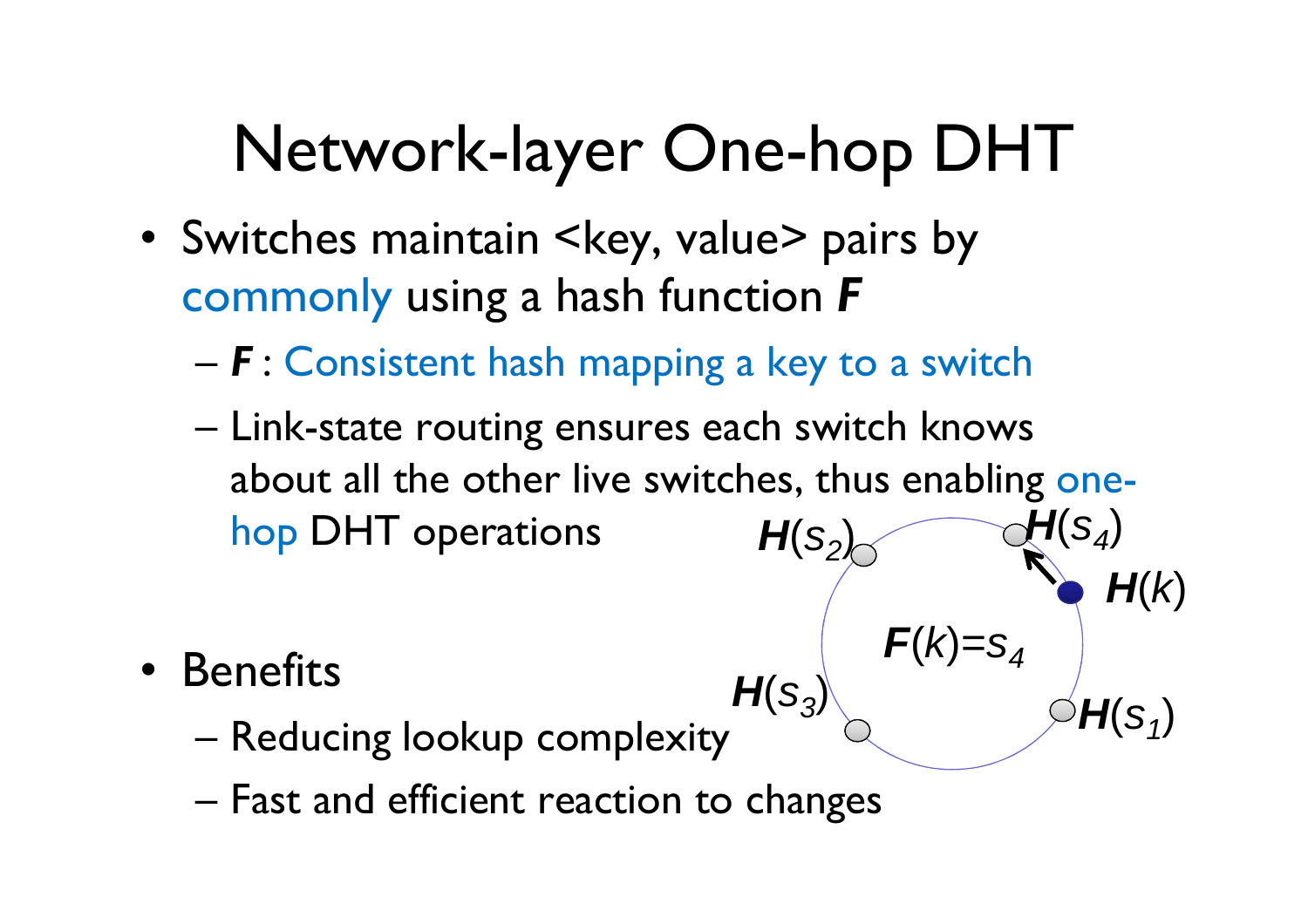### Network-layer One-hop DHT

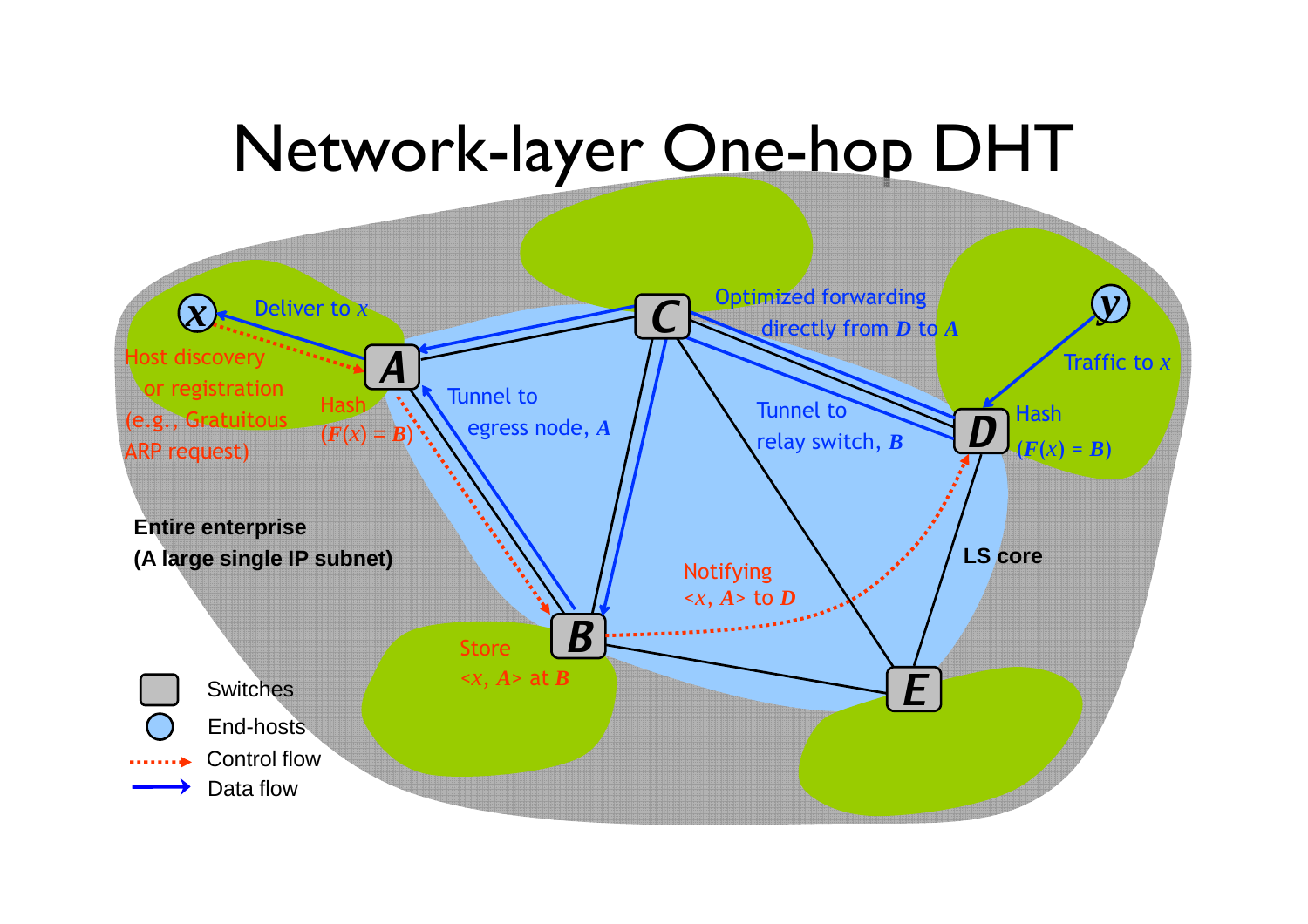# Handling host dynamics

- Events NOT modifying the set of live switches<br>E.g. most link failure/recovery.
	- E.g., most link failure/recovery
	- –LS routing
- Events modifying the set of live switches
	- –E.g., switch failure/recovery
	- –*F* works differently after a change
	- –Two simple operations<br>A If  $\bf{F} = (k) \cdot \bf{F} = (k) \cdot \bf{S}$ 
		- If *F*new(k) != *F*old(k), owner re-publishes to *F*new(k)
		- Remove any <k, v> published by non-existing owners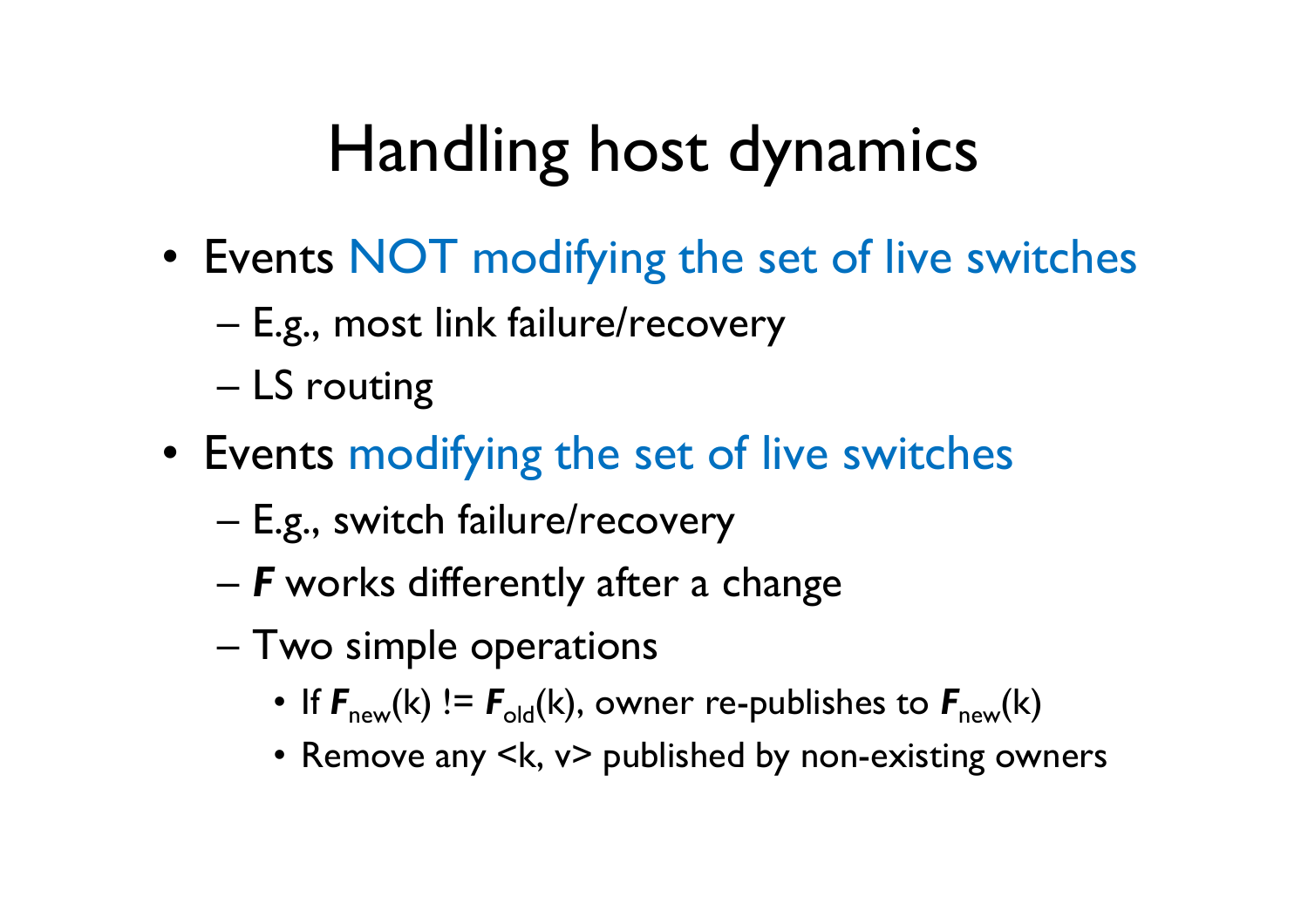#### Handling host dynamics

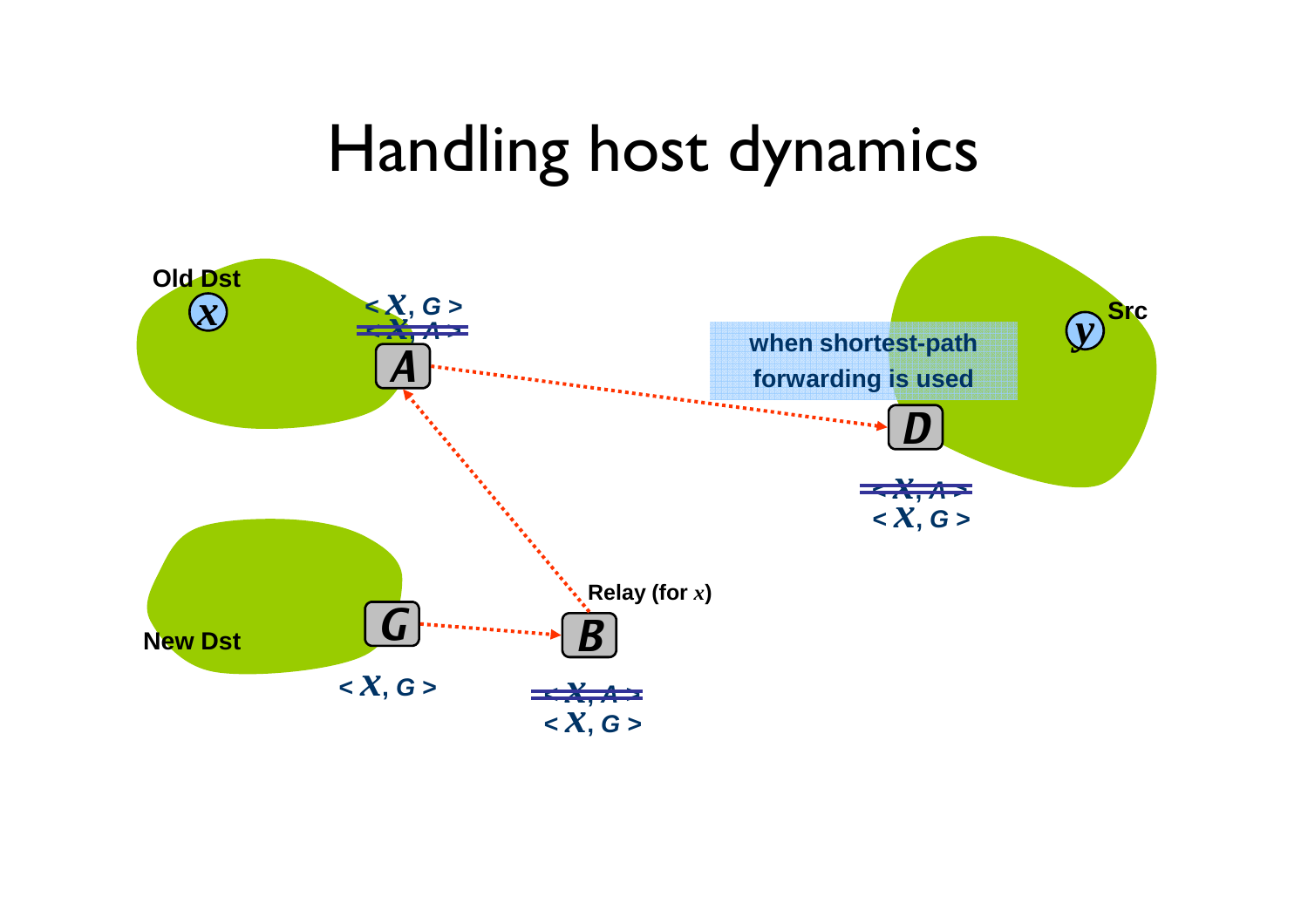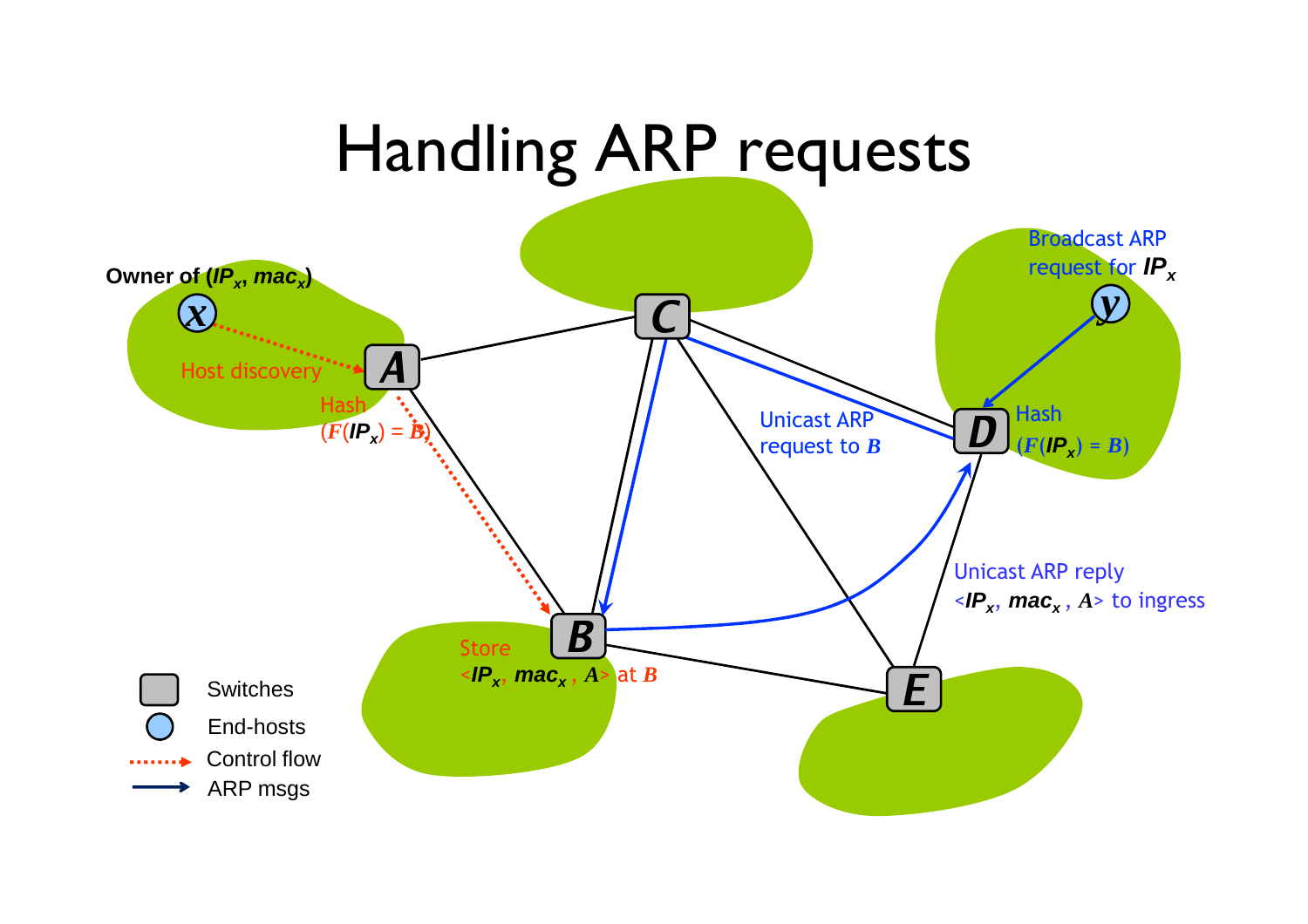### Enhancements

- **Goal:** Dealing with switch-level heterogeneity
- **Sol:** Virtual switches
- **Goal:** Attaining very high availability of resolution
- **Sol:** Replication via multiple hash functions
- **Goal: Dividing administrative control to sub-units**
- **Sol:** Multi-level one-hop DHT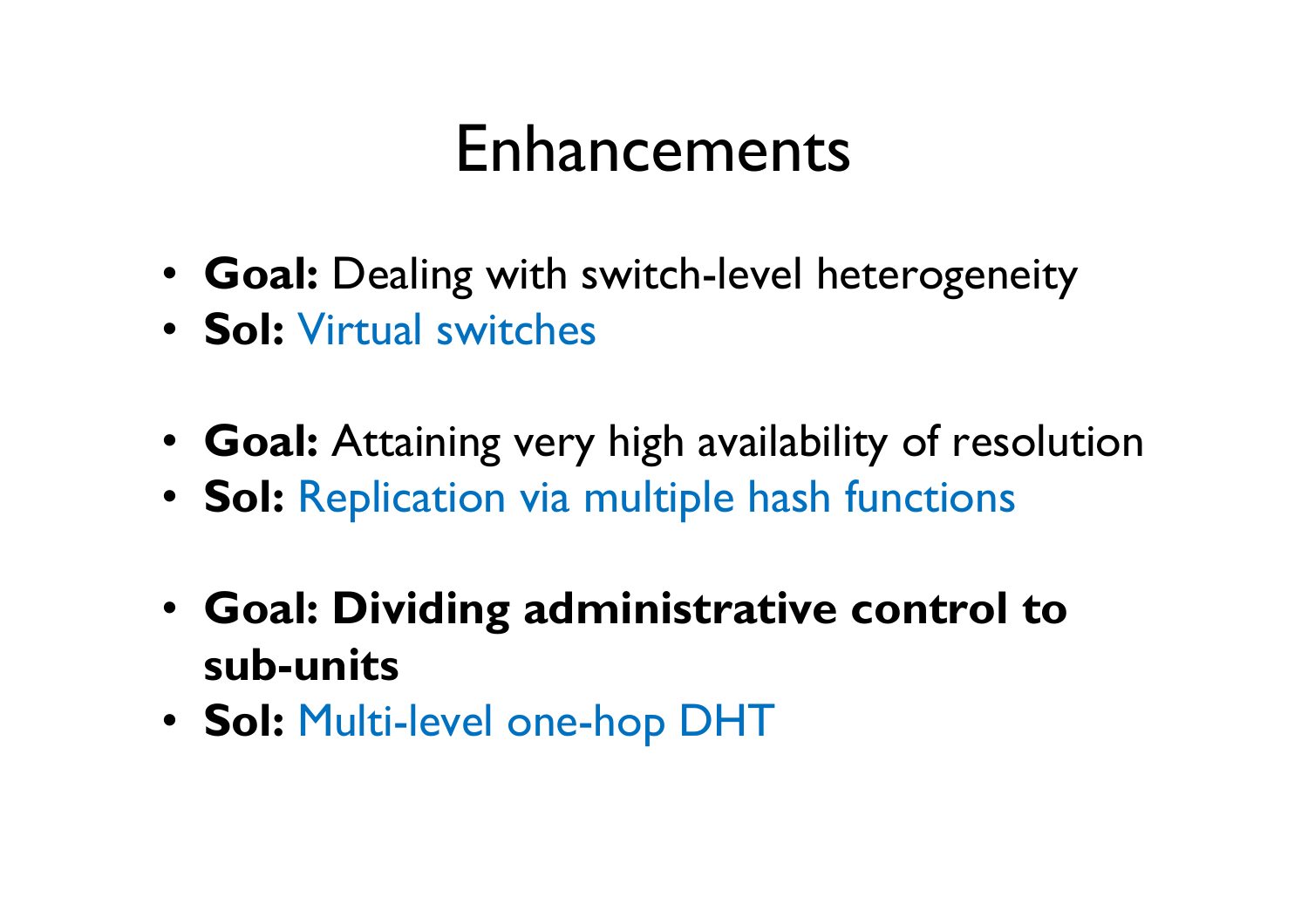### Performance Evaluation

- Packet-level Simulation
	- – Synthetic traffic based on real traces from LBNL
		- Inflated the trace while preserving original<br>Reperties properties
	- –Real topologies from campus, data centers, and ISP s
- Emulation with prototype switches
	- –Click/XORP implementation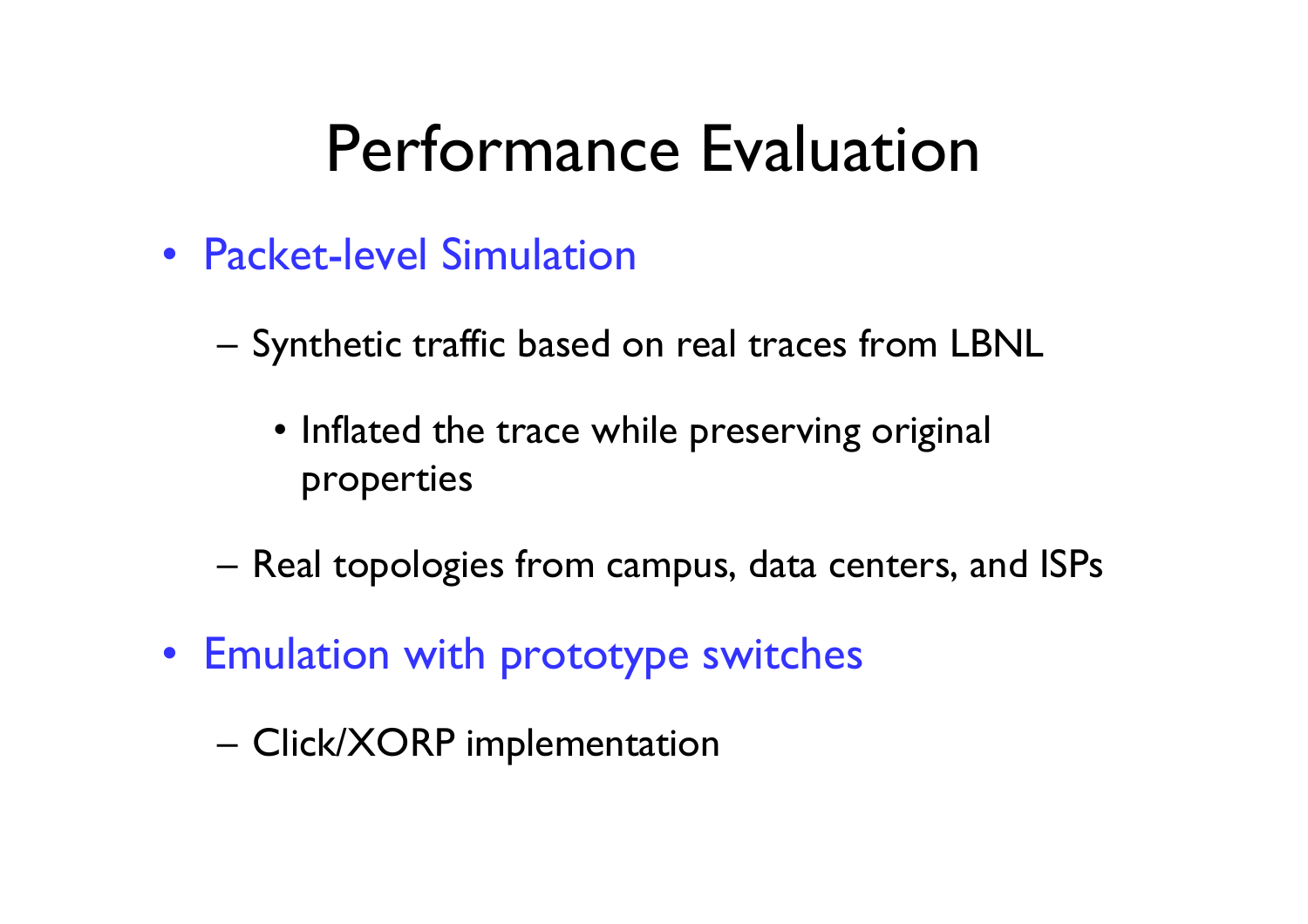#### Amount of Routing State

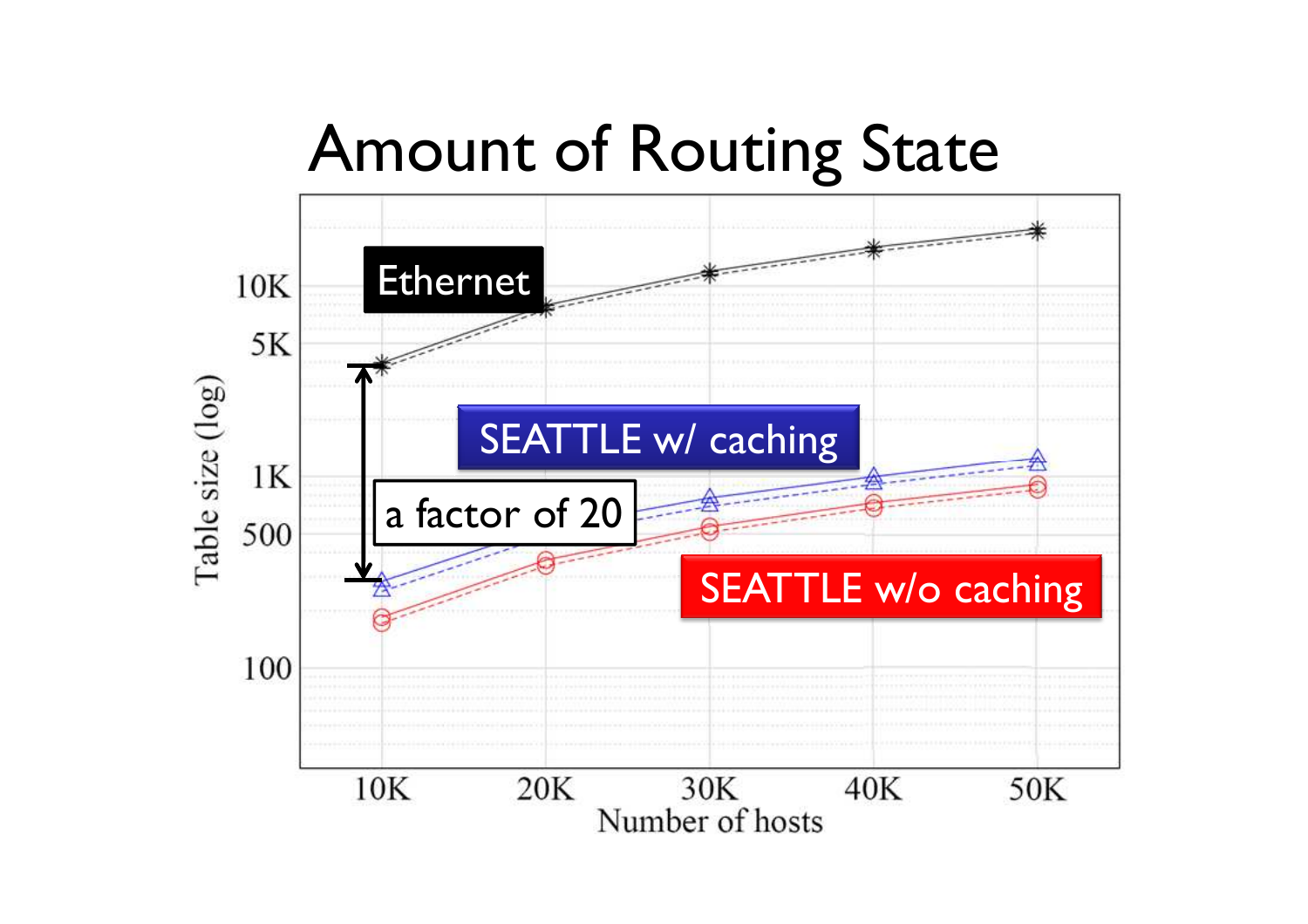#### Control Overhead

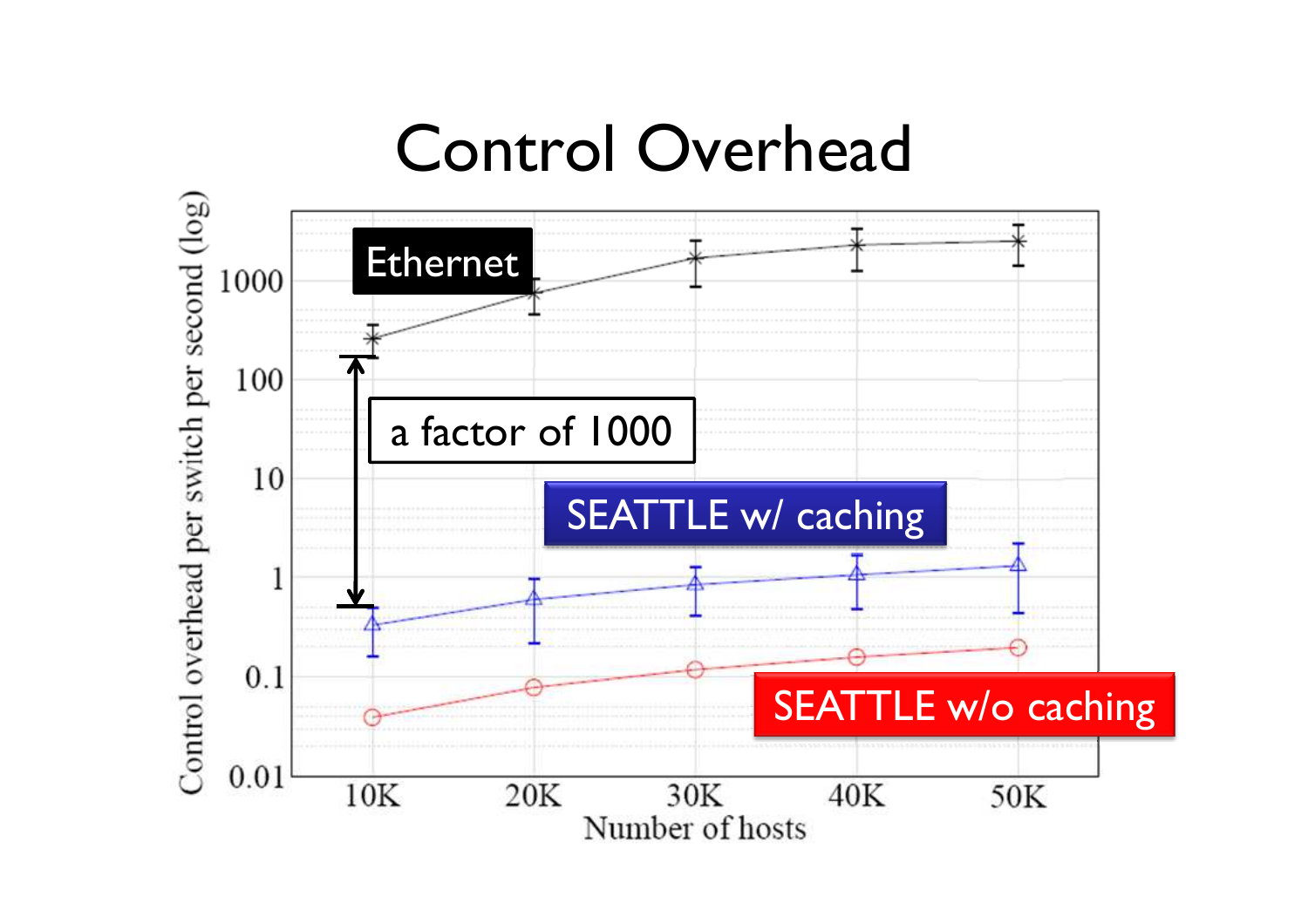